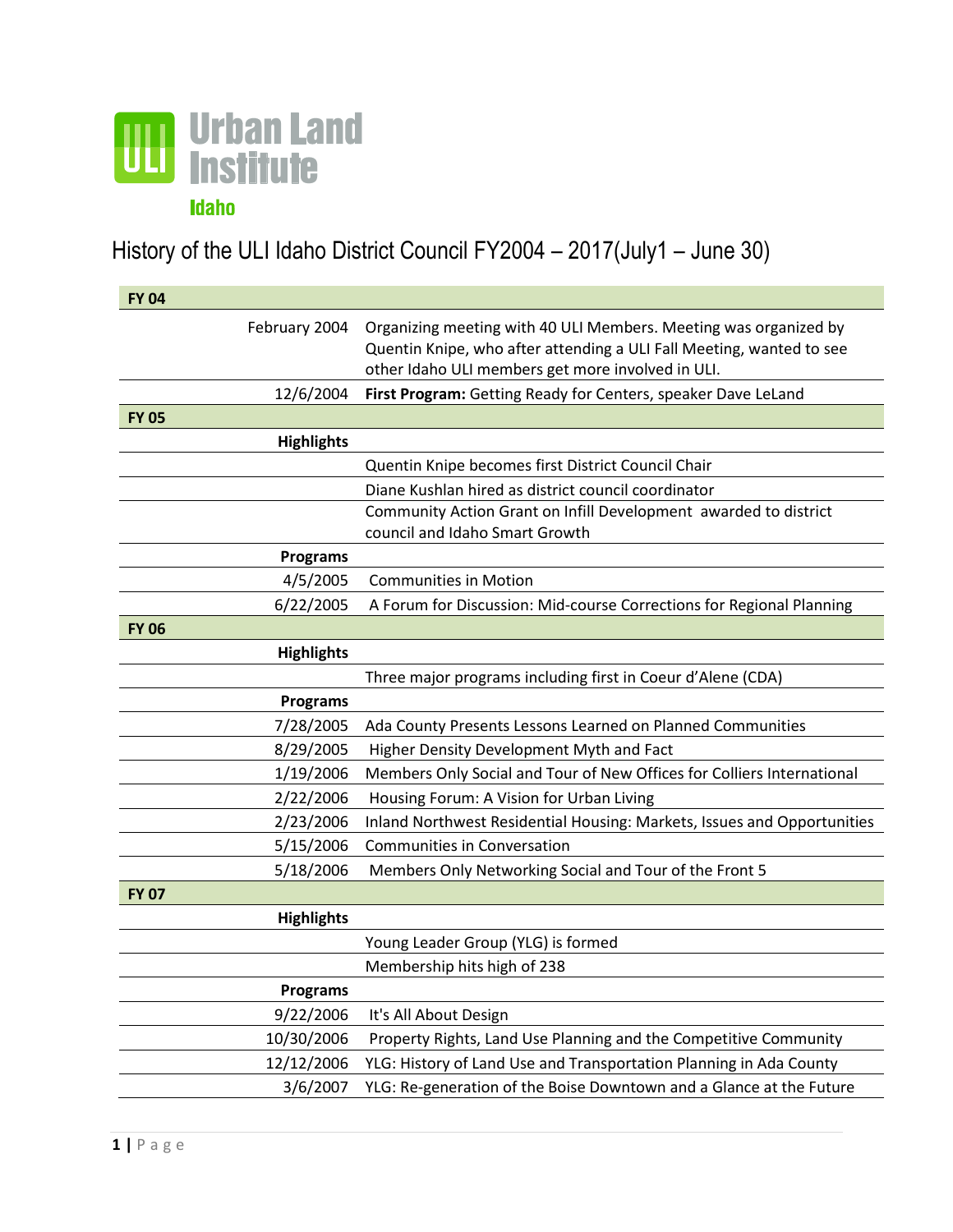| <b>FY 08</b>      |                                                                       |
|-------------------|-----------------------------------------------------------------------|
| <b>Highlights</b> |                                                                       |
|                   | Frank Martin becomes Chair                                            |
|                   | Four major programs including one in Coeur d'Alene (CDA)              |
|                   | Membership Hits all-time high of 252                                  |
| 7/11/2007         | YLG: A Glass of Wine is Better than a Cup of Coffee                   |
| 10/11/2007        | Transportation Infrastructure Funding: Dollars and Sense              |
| 1/8/2008          | Can Green Turn to Gold? Latest Initiatives in Sustainable Development |
| 3/4/2008          | Emerging Housing Trends: Mixed Use Development (Boise)                |
| 3/5/2008          | Emerging Housing Trends: Workforce and Student Housing (CDA)          |
| 6/11/2008         | Public Policy Initiatives: How ULI can Make a Difference              |
| <b>FY09</b>       |                                                                       |
| <b>Highlights</b> |                                                                       |
|                   | First Annual Mayors' Forum                                            |
| <b>Programs</b>   |                                                                       |
| 9/6/2009          | <b>Annual Meeting</b>                                                 |
| 10/10/2009        | <b>Candidates Forum</b>                                               |
| 10/16/2009        | YLG: A Conversation with Mark Rivers                                  |
| 12/5/2009         | <b>Holiday Social</b>                                                 |
| 12/9/2009         | YLG: Geoff Anderson                                                   |
| 1/22/2009         | YLG: Tour of the VengaWorks                                           |
| 1/29/2009         | <b>Economic Reality</b>                                               |
| 2/26/2009         | Tour of the Jefferson                                                 |
| 4/1/2009          | <b>Mayors Forum</b>                                                   |
| 5/14/2009         | Infrastructure 2009 Pivot Point                                       |
| <b>FY10</b>       |                                                                       |
| <b>Highlights</b> |                                                                       |
|                   | <b>Robert Taunton becomes Chair</b>                                   |
|                   | Downtown Development Task Force                                       |
|                   | Boise State University Real Estate Course taught in the MBA program   |
|                   | YLG program series on legacy projects                                 |
| <b>Programs</b>   |                                                                       |
| 8/18/1990         | Development 101- Meridian City                                        |
| 9/15/2009         | <b>Annual Meeting</b>                                                 |
| 10/9/2009         | Development 101-APA                                                   |
| 11/16/2009        | <b>Emerging Trends-Boise</b>                                          |
| 11/17/2009        | <b>Emerging Trends-CDA</b>                                            |
| 12/1/2009         | <b>Holiday Social</b>                                                 |
| 12/27/2010        | <b>COMPASS Focus Group</b>                                            |
| $1/25 - 5/3/10$   | <b>BSU MBA Class</b>                                                  |

3/20/2007 The Housing Market in the Treasure Valley….What's Next?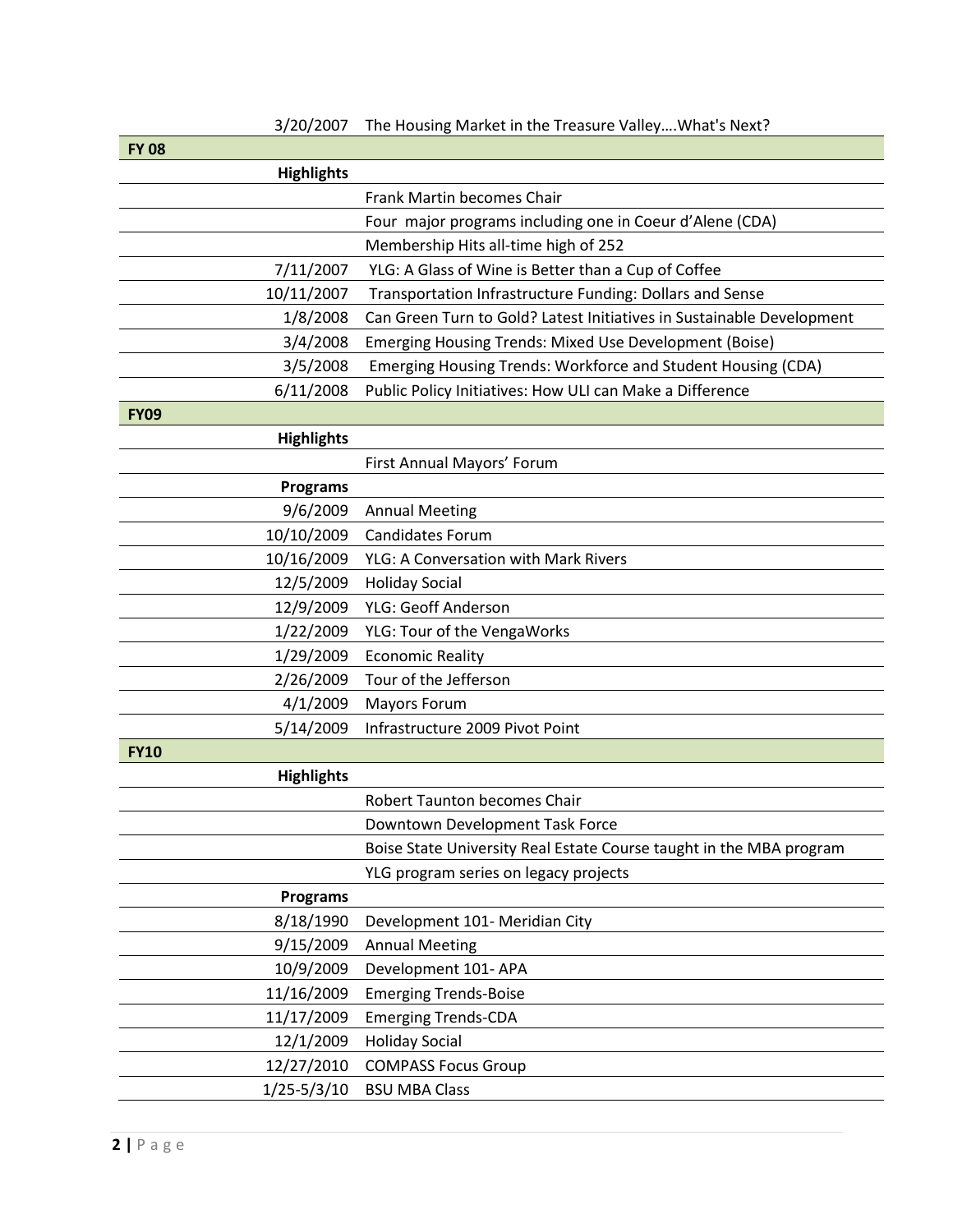| 2/23/2010         | <b>YLG: Bogus Basin</b>                                                            |
|-------------------|------------------------------------------------------------------------------------|
| 3/23/2010         | <b>YLG: Grove</b>                                                                  |
| 4/7/2010          | Smart Growth In-fill Report                                                        |
| 5/3/2010          | <b>Boise Blueprint</b>                                                             |
| 5/6/2010          | YLG: Greenbelt                                                                     |
| 5/11/2010         | <b>BSU Class Lunch</b>                                                             |
| 5/17/2010         | <b>COMPASS Board Retreat</b>                                                       |
| 6/8/2010          | <b>YLG Boise Centre</b>                                                            |
| 6/10/2010         | Mayors' Forum                                                                      |
| 6/18/2010         | Development 101-Association of Idaho Cities                                        |
| 6/23/2010         | Infrastructure - Boise                                                             |
| 6/24/2010         | Infrastructure -CDA                                                                |
| yearly            | <b>YLG: Monthly Social</b>                                                         |
| <b>FY 11</b>      |                                                                                    |
| <b>Highlights</b> |                                                                                    |
|                   | Technical Services Task Force to the City of Nampa Re-development                  |
|                   | Agency on the "Pivot Block"                                                        |
| <b>Programs</b>   |                                                                                    |
| 9/8/2010          | <b>Annual Meeting</b>                                                              |
| 10/15/2010        | Development 101- American Planning Association Idaho Chapter                       |
| 10/26/2010        | Review of Downtown Plan                                                            |
| 10/28/2010        | <b>Public-Private Partnerships</b>                                                 |
| 11/6/2010         | <b>Idaho Smart Growth Gala</b>                                                     |
| 11/9/2010         | <b>Sustainable Downtowns</b>                                                       |
| 11/10/2010        | Emerging Trends, Coeur d'Alene                                                     |
| 02/15-6/1/2011    | Technical Task Force - Nampa Pivot Block                                           |
| 4/20/2011         | Public Private Partnership, Coeur d'Alene                                          |
| 4/21/2011         | Brown Bag: Conversation with Clark Krause                                          |
| 5/4/2011          | Conversation with Tom Murphy                                                       |
|                   | Community Action Grant awarded: "Sustainable Agriculture, Measuring                |
| 5/15/2011         | <b>Success</b>                                                                     |
| 6/16/2011         | Brown Bag: 30th Street Area Plans                                                  |
| <b>FY 12</b>      |                                                                                    |
| <b>Highlights</b> |                                                                                    |
|                   | Ed Miller becomes chair                                                            |
|                   | Governance Committee is formed with Bob Taunton as chair.                          |
|                   | Strategic plan and revised mission statement adopted. Initiative to step           |
|                   | up leadership role and pursue full-time staff.                                     |
|                   | Community Action Grant on Sustainable Agriculture: Measuring Success<br>completed. |
|                   | Membership roundtables held to gauge interest in a real estate<br>partnership.     |
|                   |                                                                                    |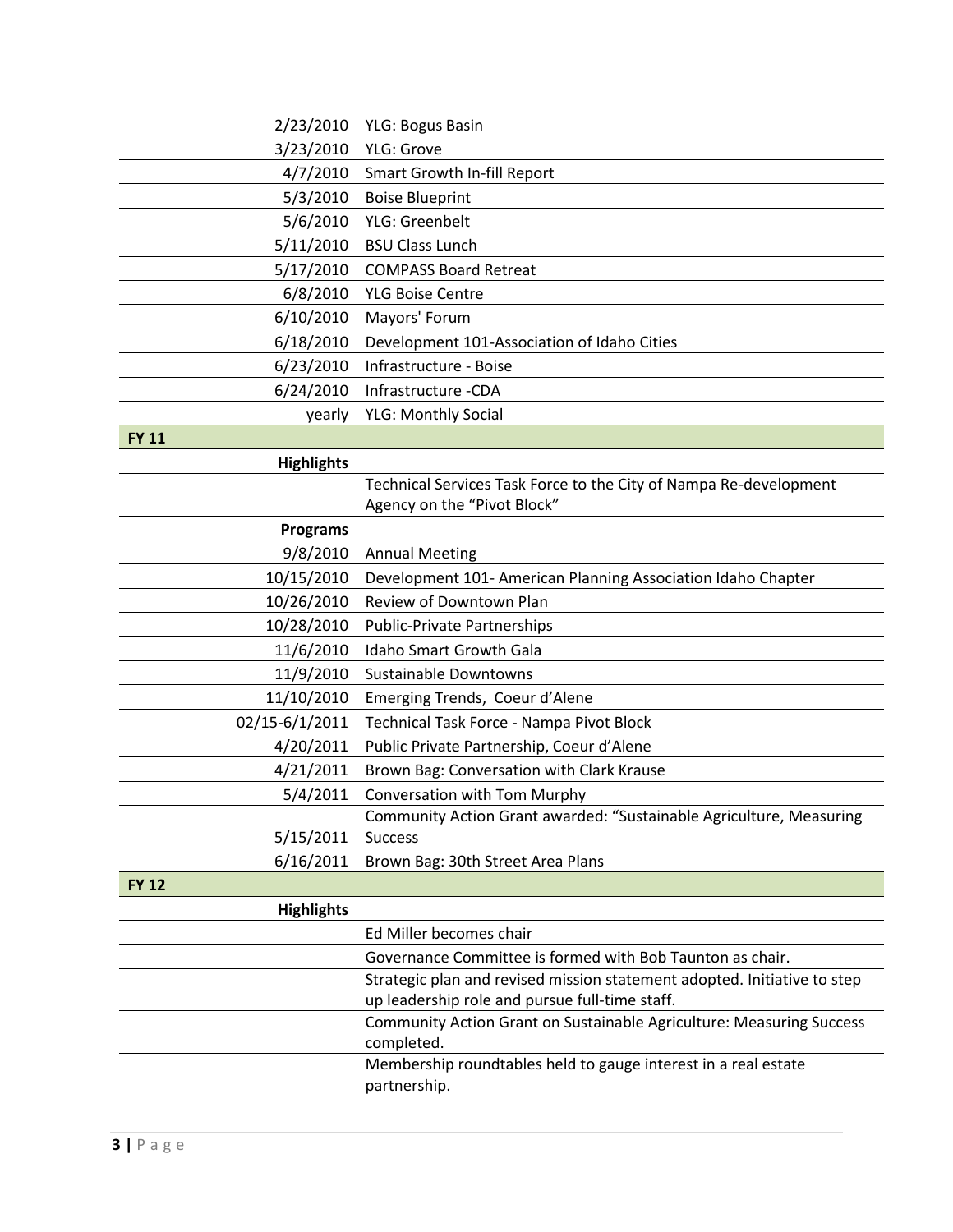|                   | Technical assistance to the Meridian Development Corporation on next                                                           |
|-------------------|--------------------------------------------------------------------------------------------------------------------------------|
| 1/13 - 3/31 21012 | steps for their downtown.                                                                                                      |
| <b>Programs</b>   |                                                                                                                                |
| 9/21/2011         | Brown Bag: Public Market                                                                                                       |
| 10/6/2011         | Annual meeting                                                                                                                 |
| 11/11/2011        | Emerging Trends, Coeur d'Alene                                                                                                 |
| 11/15/2011        | <b>Stadium for Boise</b>                                                                                                       |
| 1/28/2012         | Brown Bag: Sustainable Agriculture: Measuring Success                                                                          |
| 2/28/2012         | Brown Bag: Anthony Lyons                                                                                                       |
| 3/21/2012         | <b>Residential Real Estate Trends</b>                                                                                          |
| 4/26/2012         | Development 101 - COMPASS                                                                                                      |
|                   | Roundtable discussions with ULI Membership on a Real estate                                                                    |
| 04-05 2012        | Partnership                                                                                                                    |
| <b>FY 13</b>      |                                                                                                                                |
| <b>Highlights</b> |                                                                                                                                |
| 10/16/12          | Urban Innovation Grant awarded for Real Estate Partnership                                                                     |
| 10/26/12          | Partnership Initiative Group created of 15 ULI members                                                                         |
| $1/1 - 3/31/13$   | Listening tour of over 50 community leaders on healthy communities.                                                            |
|                   | Sponsor Robert Grove and presentation on partnership made to the                                                               |
| $4/21 - 23$       | Boise Leadership Conference.                                                                                                   |
|                   | Technical assistance to the greater Boise Auditorium District on question<br>related to the expansion of the convention center |
| <b>Programs</b>   |                                                                                                                                |
| 9/11/2012         | YLG: Tour of the Boise River Park                                                                                              |
| 10/12/12          | Development 101 - APA Conference                                                                                               |
| 10/1-11/15 2012   | Technical assistance to the Greater Boise Auditorium District                                                                  |
| 11/06/12          | Emerging Trends, Coeur d'Alene                                                                                                 |
| 12/18/12          | Brown Bag Lunch on Incentive Program                                                                                           |
| 2/11/13           | <b>YLG: new Tax Laws</b>                                                                                                       |
| 3/19/13           | <b>Housing Trends Program</b>                                                                                                  |
| 4/11/13           | Member and Member Prospect Reception                                                                                           |
| 4/30/13           | Brown Bag: Mark Huppert                                                                                                        |
| <b>FY 14</b>      |                                                                                                                                |
| <b>Highlights</b> | George Iliff appointed chair                                                                                                   |
|                   | Healthy Communities Initiative Council-first project downtown housing                                                          |
|                   | New strategic plan focus on downtowns                                                                                          |
|                   | Membership recovers to 140                                                                                                     |
|                   | Advisory Board starts meeting on a quarterly basis                                                                             |
| <b>Programs</b>   |                                                                                                                                |
| 8/15              | Tour of JUMP                                                                                                                   |
| 8/28              | Infrastructure 13                                                                                                              |
|                   |                                                                                                                                |
| 10/30             | Social with CREW and tour of CSHQA offices                                                                                     |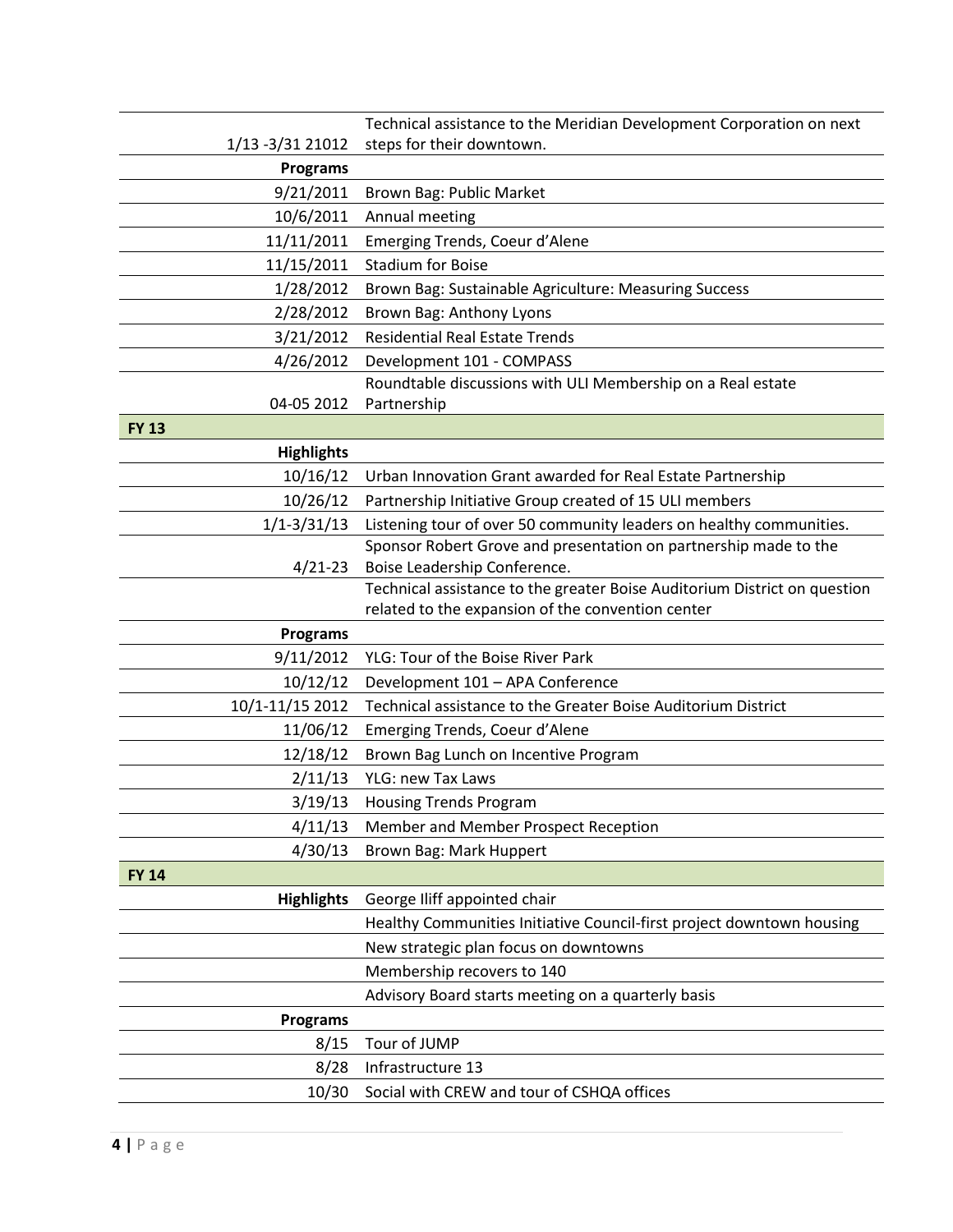| 11/13             | Tour of the Owyhee Plaza                                                            |
|-------------------|-------------------------------------------------------------------------------------|
| 11/20             | Emerging Trends, Coeur d'Alene                                                      |
| 2/19              | <b>Healthy Places, Boise</b>                                                        |
| 2/27              | Healthy Places, Coeur d'Alene                                                       |
| 3/20              | <b>Walkability Report</b>                                                           |
| 4/24              | 30th street/West End                                                                |
| 5/15              | <b>Connecting Downtown</b>                                                          |
| 6/17              | Healthy Communities Report out                                                      |
| <b>FY 15</b>      |                                                                                     |
| <b>Highlights</b> |                                                                                     |
|                   | Continued focus on downtown housing Next 1000 Housing report<br>released.           |
|                   | District Council receives one of four demonstration grants for Healthy<br>Corridors |
|                   | First Holiday Social with Idaho Smart Growth and USGBC Idaho                        |
|                   | Brown Bag Series with CEO's on why the company is located downtown                  |
|                   | First Emerging Trends Program with Spokane members                                  |
| <b>Programs</b>   |                                                                                     |
| 7/15              | Housing Products Types and Density                                                  |
| 8/12              | Downtown Housing Tour                                                               |
| 9/14              | Infrastructure 14 with Tom Murphy                                                   |
| 11/4              | <b>Emerging Trends 14</b>                                                           |
| 11/20             | Legislative Outlook                                                                 |
| 12/8              | <b>Holiday Social</b>                                                               |
| 1/15              | Brown Bag conversation with Boise Cascade                                           |
| 1/29              | <b>Transportation Coalition</b>                                                     |
| 3/13              | <b>Trends in Urban Retail</b>                                                       |
| 4/30              | What's Up with Housing?                                                             |
| 5/13              | Brown Bag Tour of Whole Foods                                                       |
| 6/18              | <b>Brown Bag Gardner Company</b>                                                    |
| 6/23              | St Luke's Master Plan                                                               |
| <b>FY16</b>       |                                                                                     |
| <b>Highlights</b> |                                                                                     |
|                   | Kent Hanway appointed chair                                                         |
|                   | District Council receives Impact Award at the Fall Meeting for Next 1000            |
|                   | Housing report                                                                      |
|                   | District Council receives innovation grant for Moving People First Summit           |
|                   | Completion of Vista Healthy Corridor Project, including visit by national           |
|                   | advisory team                                                                       |
|                   | YLG re-invigorated and starts CEO series                                            |
| <b>Programs</b>   |                                                                                     |
| 8/13              | Tour of the Lusk District                                                           |